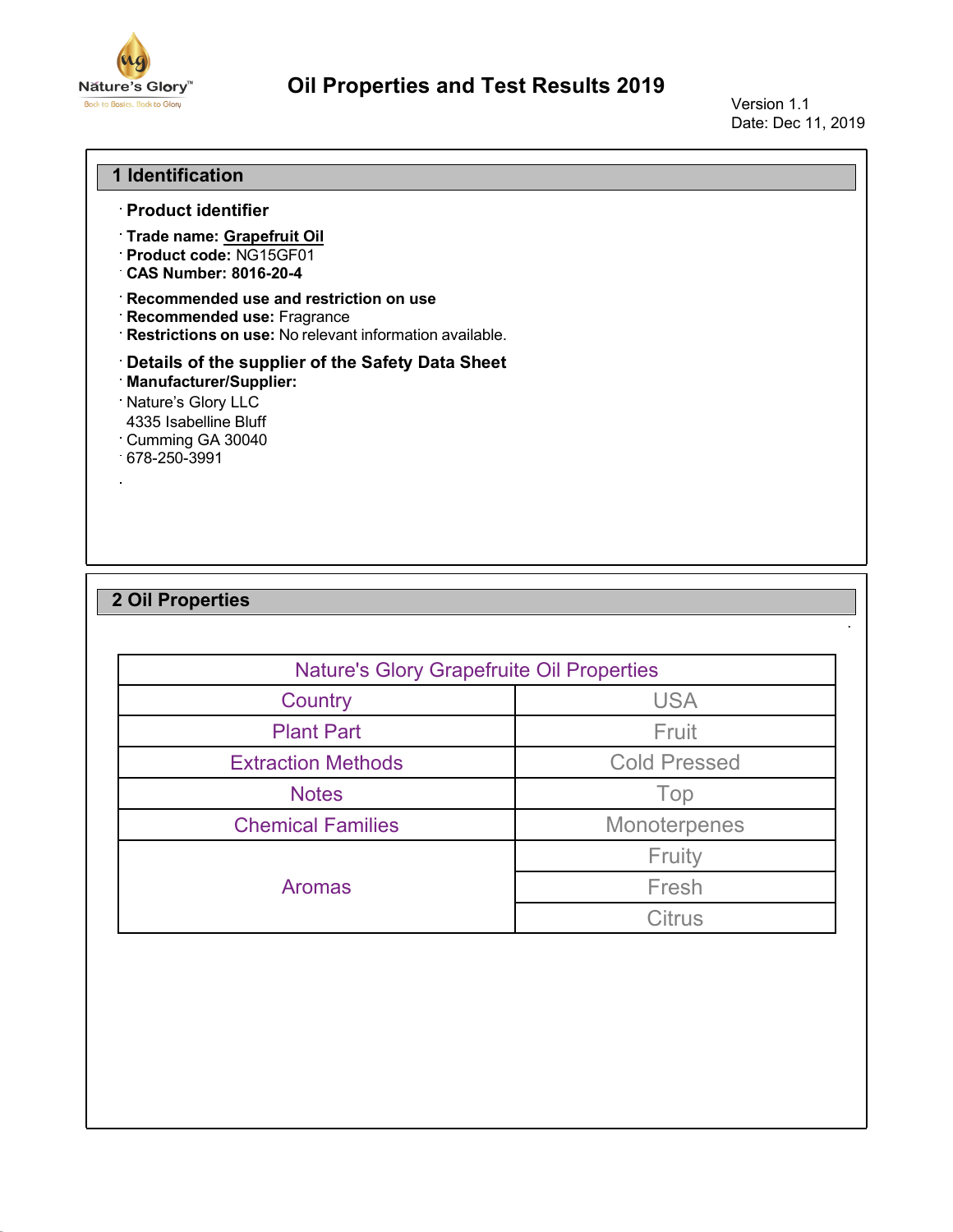

Version 1.1 Date: Dec 11, 2019

| <b>Nature's Glory - Quality Assessment Test Results 2019</b> |        |  |
|--------------------------------------------------------------|--------|--|
| <b>Grapefruite Oil Top Components</b>                        |        |  |
| (+)-limonene                                                 | 81.57% |  |
| $\beta$ -myrcene                                             | 1.91%  |  |
| $\alpha$ -pinene                                             | 0.51%  |  |
| β-caryophyllene                                              | 0.40%  |  |
| decanal                                                      | 0.34%  |  |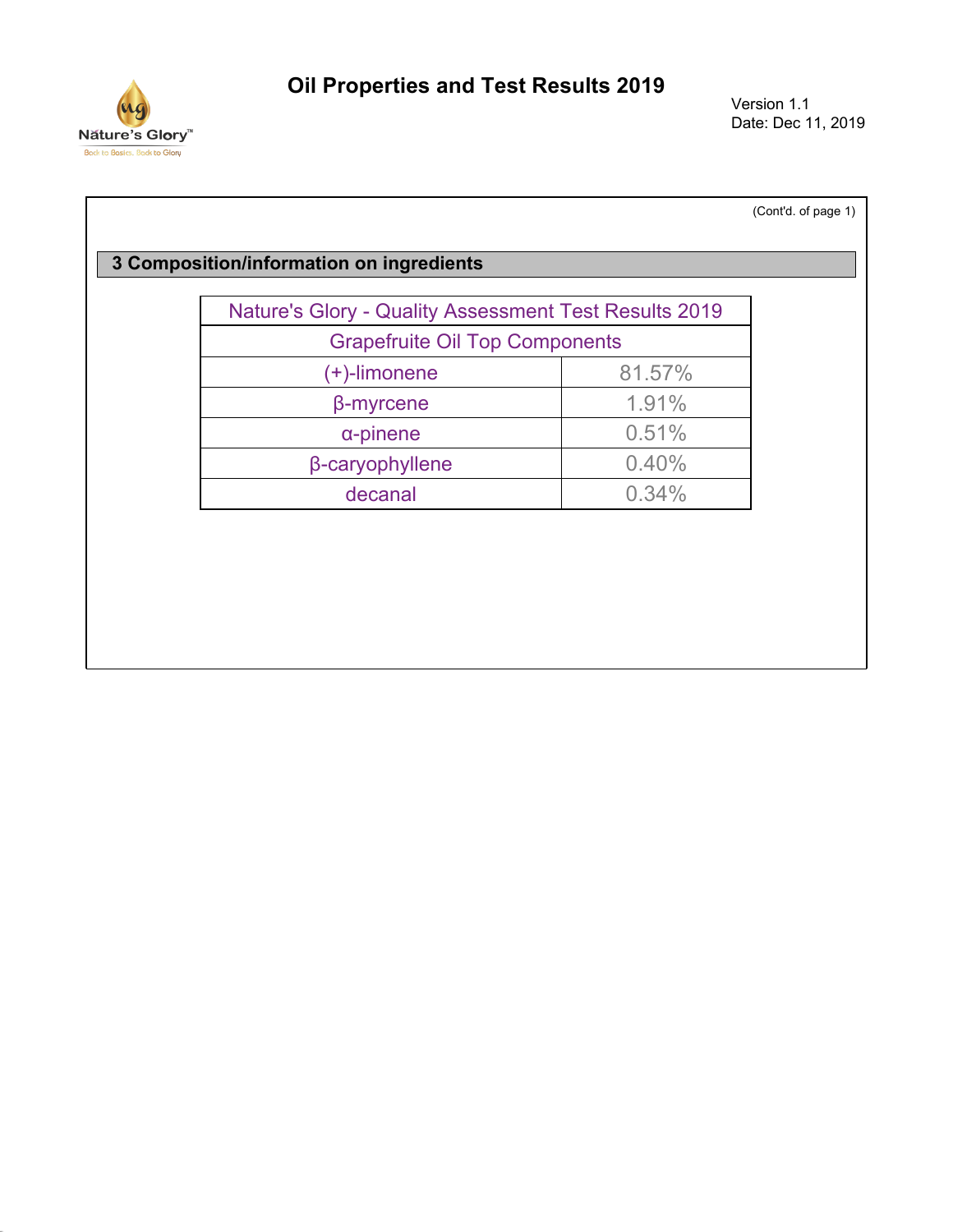

| 4 Physical and chemical properties                    |                                                                                                |
|-------------------------------------------------------|------------------------------------------------------------------------------------------------|
| Information on basic physical and chemical properties |                                                                                                |
| Appearance:                                           |                                                                                                |
| Form:                                                 | Liquid                                                                                         |
| Color:                                                | According to product specification                                                             |
| ∵Odor:                                                | Citrus.                                                                                        |
| Odor threshold:                                       | Not determined.                                                                                |
| · pH-value:                                           | Not determined.                                                                                |
| <b>Melting point/Melting range:</b>                   | Not determined.                                                                                |
| <b>Boiling point/Boiling range:</b>                   | Not determined.                                                                                |
| · Flash point:                                        | 48 °C (118.4 °F) (closed cup)                                                                  |
| · Flammability (solid, gaseous):                      | Not applicable.                                                                                |
| Auto-ignition temperature:                            | Not determined.                                                                                |
| $\cdot$ Decomposition temperature:                    | Not determined.                                                                                |
| Danger of explosion:                                  | Product is not explosive. However, formation of explosive air/<br>vapor mixtures are possible. |
| <b>Explosion limits</b>                               |                                                                                                |
| Lower:                                                | Not determined.                                                                                |
| Upper:                                                | Not determined.                                                                                |
| Oxidizing properties:                                 | Non-oxidizing.                                                                                 |
| Vapor pressure:                                       | Not determined.                                                                                |
| · Density:                                            |                                                                                                |
| <b>Relative density:</b>                              | 0.9                                                                                            |
| Vapor density:                                        | Not determined.                                                                                |
| <b>Evaporation rate:</b>                              | Not determined.                                                                                |
| Solubility in / Miscibility with                      |                                                                                                |